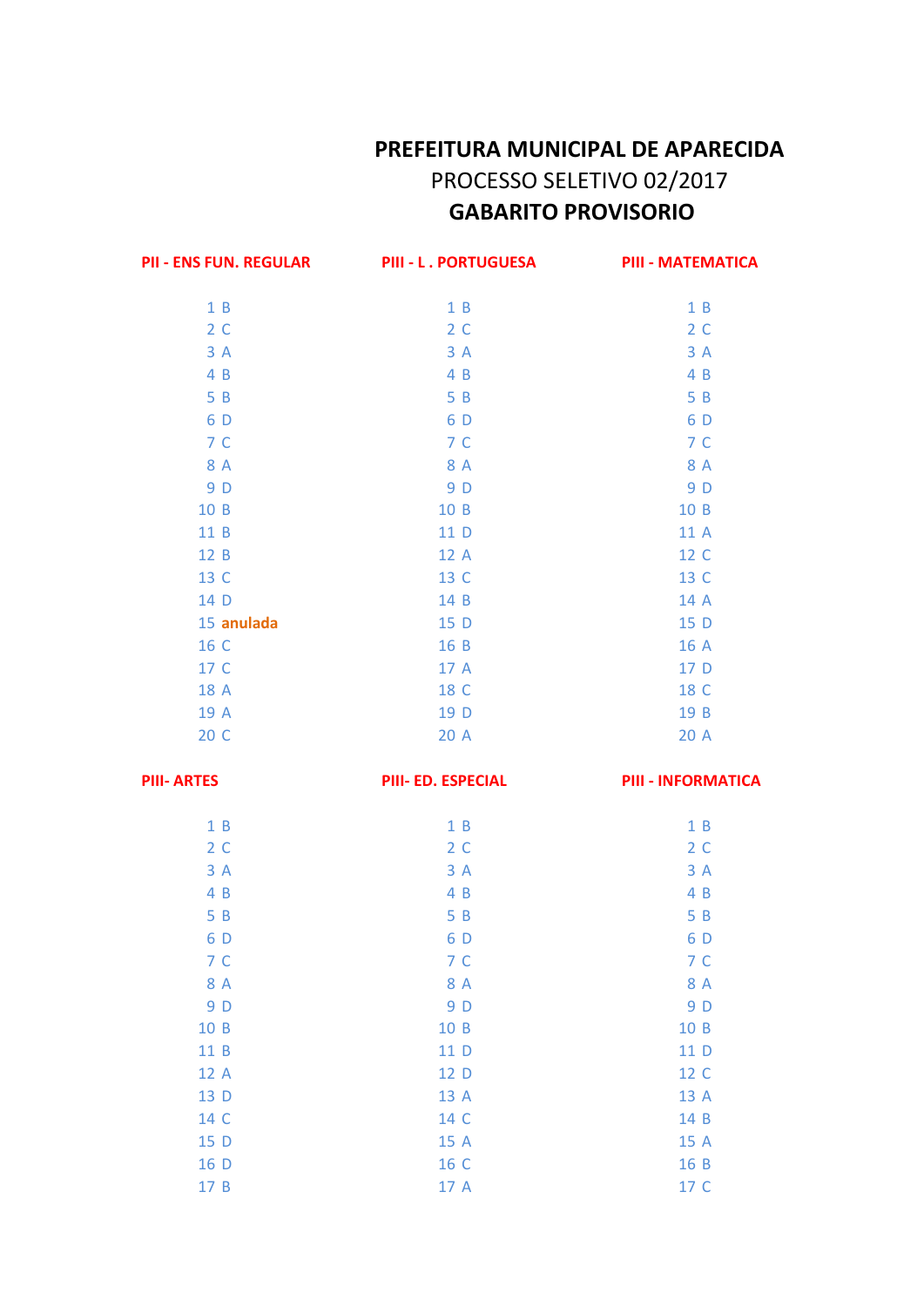| 18 C | 18 B | 18 A |
|------|------|------|
| 19 A | 19B  | 19 D |
| 20 B | 20 D | 20 C |

| <b>MONITOR - ED. INC</b> | <b>PI-ED. INFANTIL</b> | PII - OFIC. UNID. MUN. |
|--------------------------|------------------------|------------------------|
| 1D                       | 1 <sub>D</sub>         | 1 <sub>D</sub>         |
| 2B                       | 2B                     | 2B                     |
| 3B                       | 3B                     | 3B                     |
| 4 C                      | 4 C                    | 4 C                    |
| 5 A                      | 5 A                    | 5 A                    |
| 6 B                      | 6 B                    | 6 A                    |
| 7B                       | 7B                     | 7B                     |
| 8 B                      | 8 B                    | 8 B                    |
| 9 D                      | 9 D                    | 9 D                    |
| 10 D                     | 10 D                   | 10 D                   |
| 11 B                     | 11 D                   | 11 A                   |
| 12 A                     | 12 D                   | 12 D                   |
| 13 D                     | 13 D                   | 13 D                   |
| 14 D                     | 14 A                   | 14 A                   |
| 15 D                     | 15 B                   | 15 C                   |
| 16 D                     | 16 A                   | 16 A                   |
| 17 B                     | 17 B                   | 17 D                   |
| 18 D                     | 18 D                   | 18 A                   |
| 19 D                     | 19 B                   | 19 D                   |
| 20B                      | 20 A                   | 20 A                   |

| <b>PII - GEOMETRIA</b> | <b>PII - ESPANHOL</b> | <b>PII - INGLES</b> |
|------------------------|-----------------------|---------------------|
| 1 <sub>D</sub>         | 1 <sub>D</sub>        | 1 <sub>D</sub>      |
| 2B                     | 2B                    | 2B                  |
| 3B                     | 3B                    | 3B                  |
| 4 C                    | 4 C                   | 4 C                 |
| 5 A                    | 5 A                   | 5 A                 |
| 6 B                    | 6 B                   | 6 B                 |
| 7B                     | 7B                    | 7B                  |
| 8 B                    | 8 B                   | 8 B                 |
| 9 D                    | 9 D                   | 9 D                 |
| 10 D                   | 10 D                  | 10 D                |
| 11 A                   | 11 B                  | 11 B                |
| 12 A                   | 12 B                  | 12 D                |
| 13 C                   | 13 C                  | 13 B                |
| 14 B                   | 14 C                  | 14 A                |
| 15 D                   | 15 A                  | 15 B                |
| 16 D                   | 16 D                  | 16 D                |
| 17 C                   | 17 A                  | 17 A                |
| 18 A                   | 18 C                  | 18 C                |
| 19 B                   | 19 A                  | 19 B                |
| 20D                    | 20 A                  | 20B                 |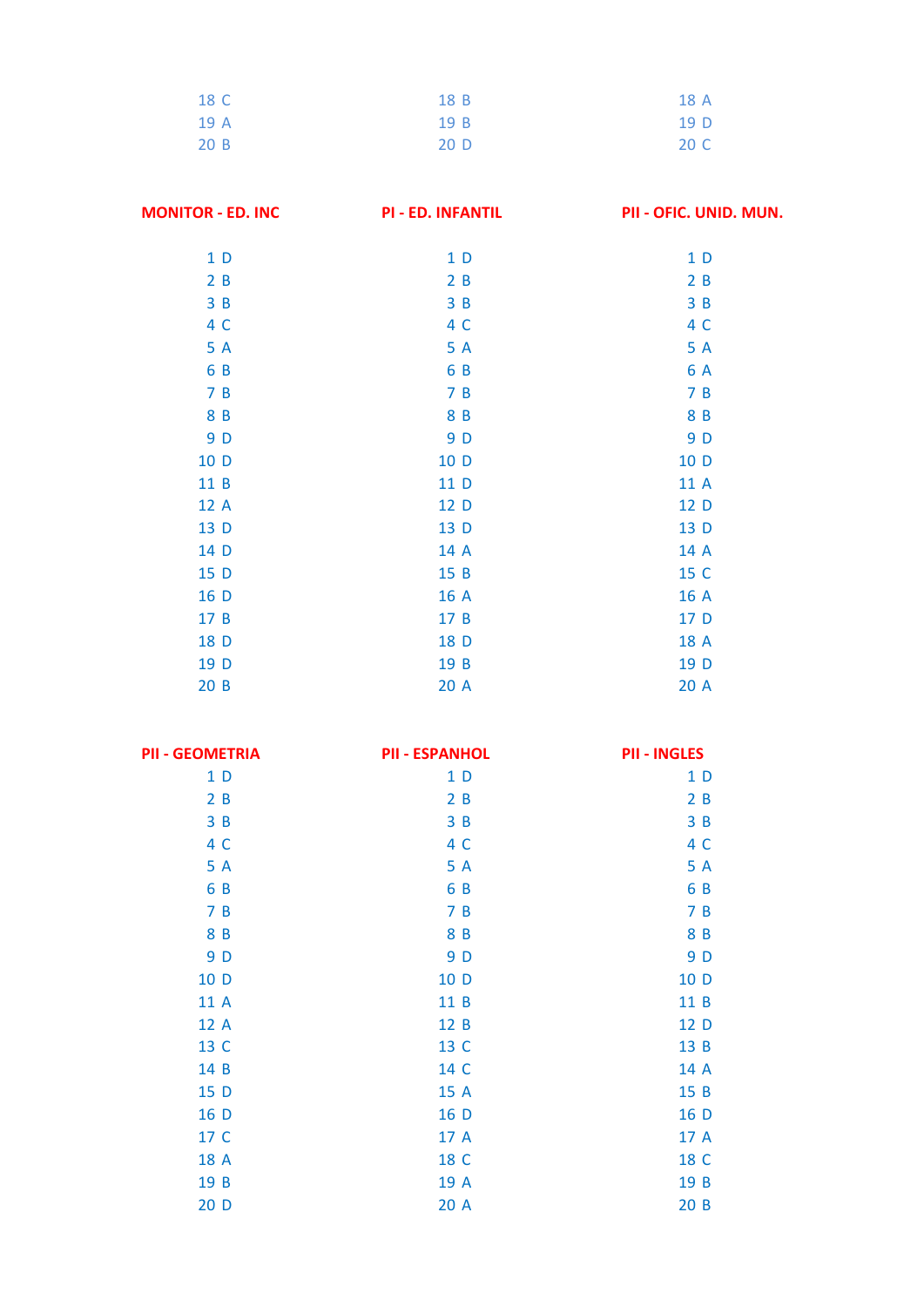## **MONITOR - DOCENCIA**

 $1B$  $2<sup>c</sup>$  $3A$  $4B$  $5B$ 6 D 7 C 8 A  $9D$ 10 B 11 D 12 C 13 A 14 C  $15D$ 16 C  $17B$ 18 A 19 C

 $20D$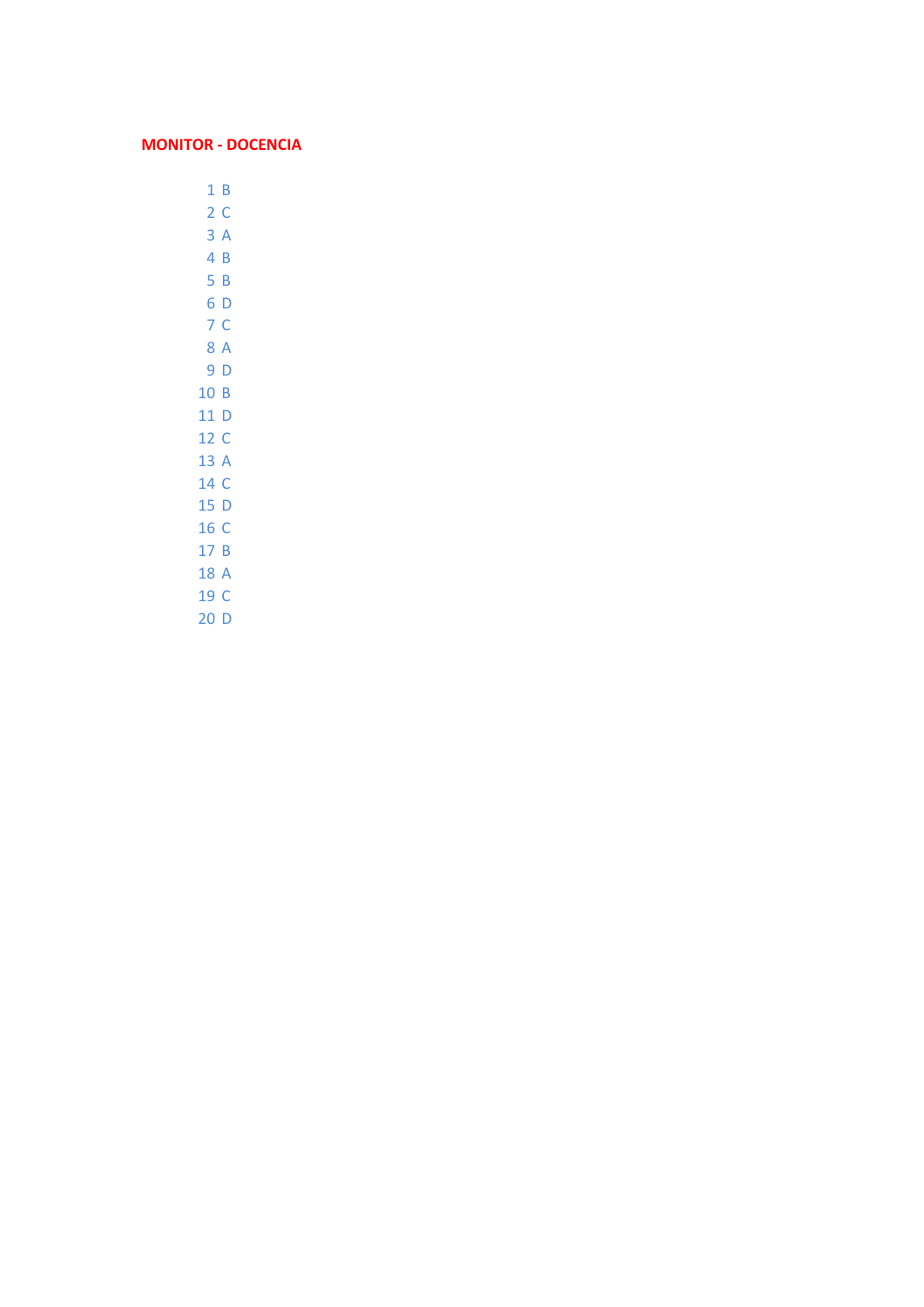| <b>PII - HISTORIA</b> | PIII - ED. FISICA      |
|-----------------------|------------------------|
| 1B                    | 1B                     |
| 2 <sub>c</sub>        | 2 <sub>c</sub>         |
| 3A                    | 3A                     |
| 4B                    | 4B                     |
| 5B                    | 5B                     |
| 6 D                   | 6 D                    |
| 7 <sup>c</sup>        | 7 <sup>c</sup>         |
| 8 A                   | 8 A                    |
| 9 D                   | 9 D                    |
| 10 B                  | 10 B                   |
| 11 D                  | 11 A                   |
| 12 A                  | 12 D                   |
| 13 C                  | 13 A                   |
| 14 B                  | 14 A                   |
| 15 C                  | 15 C                   |
| 16 D                  | 16 C                   |
| 17 B                  | 17 A                   |
| 18 C                  | 18 D                   |
| 19 A                  | 19 B                   |
| 20 D                  | 20 D                   |
| PIII - DIREITO E LEG. | <b>PIII - NUTRIÇAO</b> |
| 1B                    | 1B                     |
| 2 <sub>c</sub>        | 2 <sub>c</sub>         |
| 3A                    | 3A                     |
| 4B                    | 4B                     |
| 5B                    | 5B                     |
| 6 D                   | 6 D                    |
| 7 <sup>c</sup>        | 7 <sup>c</sup>         |
| 8 A                   | 8 A                    |

| 2C             | 2 C  |
|----------------|------|
| 3 A            | 3 A  |
| 4 B            | 4 B  |
| 5B             | 5B   |
| 6 D            | 6 D  |
| 7 <sup>C</sup> | 7 C  |
| 8 A            | 8 A  |
| 9 D            | 9 D  |
| 10 B           | 10 B |
| 11 D           | 11 C |
| 12 A           | 12 A |
| 13 A           | 13 C |
| 14 D           | 14 A |
| 15 C           | 15 C |
| 16 B           | 16 B |
| 17 A           | 17 B |